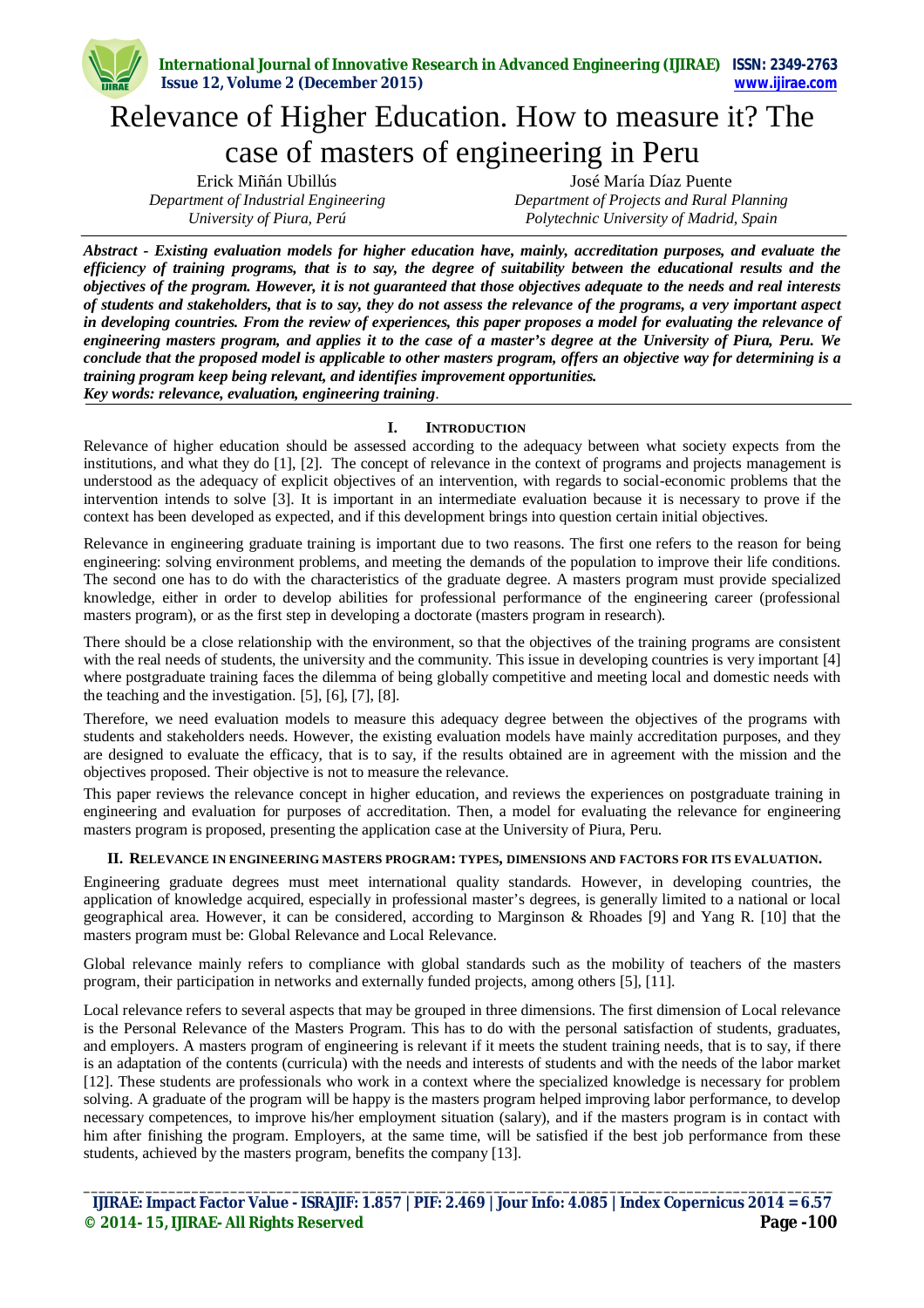

The second dimension is the Social relevance that has to do with the involvement of teachers from the masters program (and the investigation they perform) with the local/national environment and not only with the global environment [6], [14]. According to Etzkowitz et al. [15], the interactions between the university, the industry, and the government are the basis for accessing the economic development. A masters program is more relevant is the scientific investigation it promotes is multidisciplinary and focused on problems [1], [16] and if the masters program final projects are aimed towards solving problems at the companies or to the development of innovation projects [17], [18].

The third dimension is the Institutional Relevance that has to do with the alignment of the objectives from the masters program with the mission, objectives and policies of the university that teaches. For example, there must be correspondence between the management and the administration of the masters program with the working policies and procedures of the institution that welcomes it, because it is ultimately this one the one that decides the teaching or not of the masters program. Also, the masters program adequate more to the needs and interests of the university that hosts it if it helps to fulfill its mission of investigation and provides visibility, that is to say, if their teachers investigate and publish the name of that university.

In order to assess the relevance of an engineering masters program, four factors are established according to the types of relevance and its dimensions.



Figure 1. Factors of relevance

#### Source: Self-made

This four relevance factor approach of a training program solves the problem that relevance has had in recent years. With an economic approach, we have been considering that a curricula, a research or an institution have relevance when they respond to Market demands, its production is efficient in terms of immediate applicability, are profitable, and allow obtaining external financing. With the approach that this paper proposes, the needs and interests of all stakeholders and not just the ones from the productive economic environment are considered.

## **III. INDICATORS OF RELEVANCE ASSESSMENT**

In each relevance factor, we can identify aspects that give us an idea of the adequacy degree of the master's program objectives with the needs and real interests from students and stakeholders. In order to identify these aspects, we analyze the following:

- Higher education and its relevance.
- Production of knowledge in a global integrated system: Gibbons Mode 2 [2].
- Postgraduate training in engineering.
- Evaluation criteria and indicators from the main international accreditation bodies according to Eaton [19]: ABET, the EUR-ACE Project from the European Network for Accreditation of Engineering Education (ENAEE), the Council for Higher Education Accreditation (CHEA) from the United States, among others.
- The evaluation criteria and the indicators from the main postgraduate accreditation Latin-American bodies: the "Programa Nacional de Posgrados de Calidad" (National Program for Quality Graduate Degree) (PNPC) in México, the "Coordinación de Perfeccionamiento de Personal Superior" (Coordination of Improvement of Senior Staff) (CAPES) from Brazil, the "Asociación Universitaria Iberoamericana de Postgrado" (Iberoamerican University Association for Graduate Degree), among others.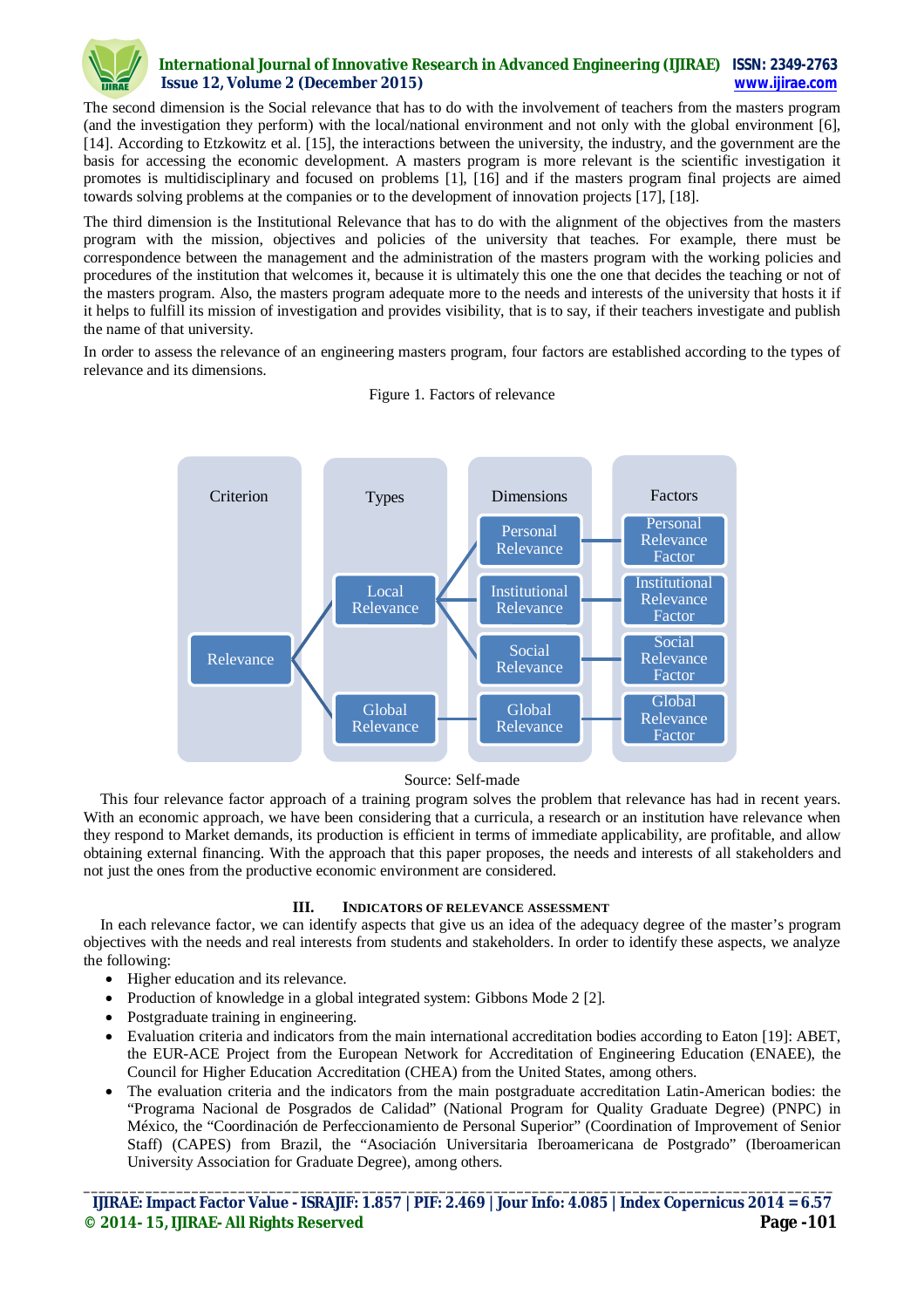

This analysis considers the needed connection of the university and the masters program with its environment to satisfy their needs, meet their demands and interests, and solve their problems.



Figure 2. Identification of evaluation indicators of the relevance

The main aspects of relevance from an engineering masters program identified in this analysis are presented in Table1.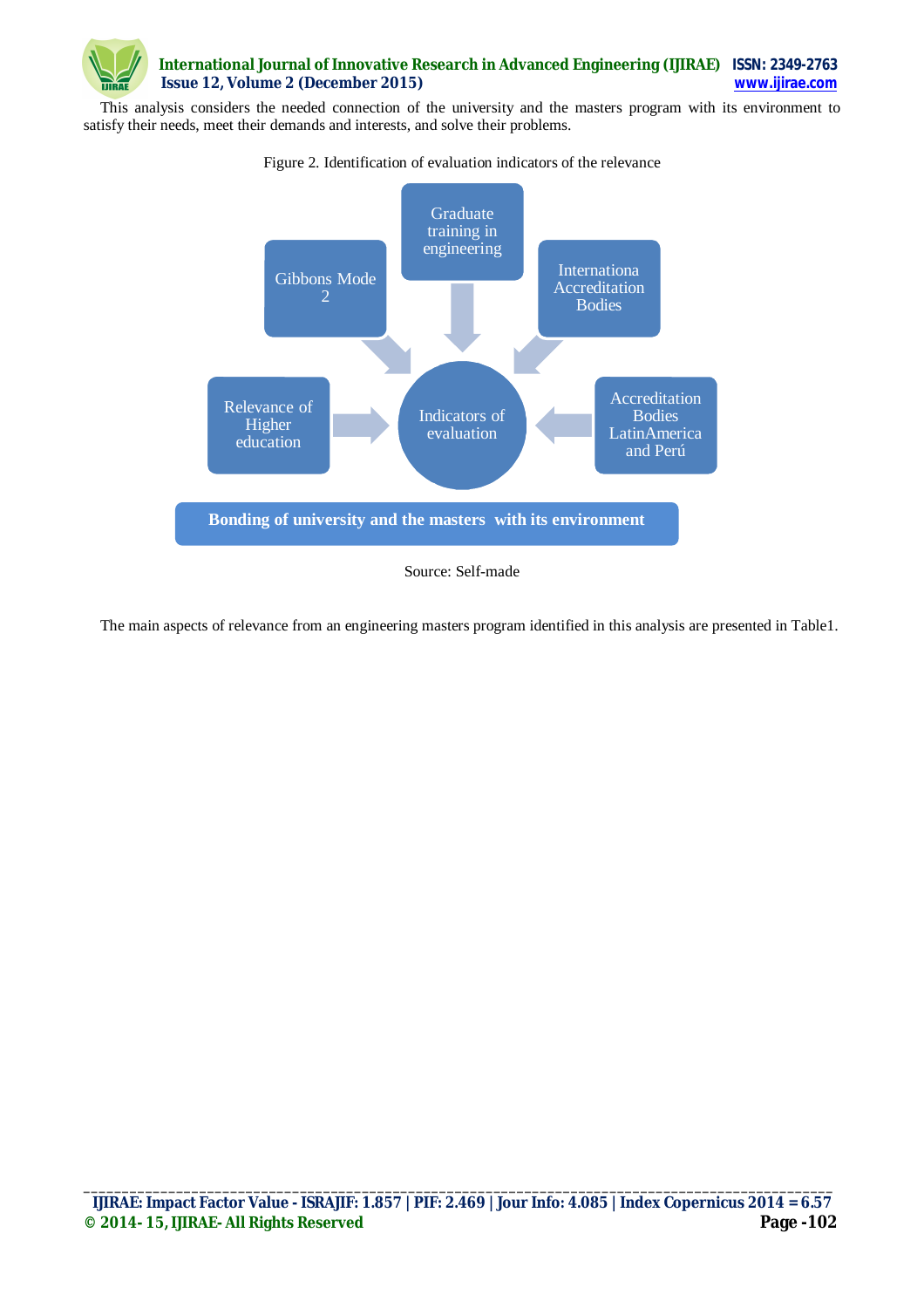

# **Table 1. Relevance aspects identified from the theoretical framework**

| <b>Relevance</b>      | Relationship          | <b>Gibbons</b>        | <b>Engineering</b> | <b>International</b>    | Latin-                | Aspect of relevance                                               |
|-----------------------|-----------------------|-----------------------|--------------------|-------------------------|-----------------------|-------------------------------------------------------------------|
| higher                | with the              | Mode 2 and            | graduate           | <b>Accreditation</b>    | <b>American and</b>   |                                                                   |
| education             | environment           | <b>GESPLAN</b>        | training           | <b>Bodies</b>           | Peru                  |                                                                   |
|                       |                       | methodology           |                    |                         | <b>Accreditation</b>  |                                                                   |
|                       |                       |                       |                    |                         | <b>Bodies</b>         |                                                                   |
| X                     |                       |                       |                    |                         | X                     | Helps for a better job performance.                               |
| $\overline{\text{X}}$ |                       |                       |                    |                         | X                     | The topics are of the student's interest.                         |
|                       | $\mathbf X$           |                       |                    |                         | $\overline{\text{X}}$ | Monitoring system for the graduate performance.                   |
| X                     |                       |                       |                    |                         | $\overline{\text{X}}$ | Helps getting a raise, promotion.                                 |
| $\overline{\text{X}}$ |                       |                       |                    |                         | $\overline{\text{X}}$ | Updated syllabus considering students and graduates.              |
|                       |                       |                       |                    | X                       |                       | Mission and objectives correspondence with the curricula.         |
|                       |                       | $\mathbf X$           |                    |                         |                       | Number of students. Admitted/applicants ratio.                    |
|                       | $\mathbf X$           | $\overline{X}$        | $\overline{X}$     | $\overline{X}$          | X                     | Teachers publish papers in ISI or Scopus.                         |
| $\overline{X}$        |                       |                       |                    |                         | $\overline{X}$        | Consistency masters program – university in misión, objectives    |
|                       |                       |                       |                    |                         |                       | and values.                                                       |
| $\overline{X}$        |                       |                       |                    |                         | $\overline{X}$        | Consistency masters program – university in job procedures.       |
|                       |                       | X                     |                    |                         | $\overline{X}$        | Undergraduate programs related to the masters program.            |
| X                     | $\mathbf X$           | X                     |                    |                         |                       | Takes advantage of local and national opportunities.              |
| $\overline{\text{X}}$ | X                     | $\overline{\text{X}}$ |                    |                         |                       | Relationship with priorities of local and national development.   |
| $\overline{\text{X}}$ | X                     | $\overline{X}$        |                    |                         | $\overline{X}$        | Satisfies real needs of the town and the country.                 |
| $\mathbf X$           | X                     |                       | $\overline{X}$     |                         |                       | Masters program final Project solve problems in the companies.    |
|                       | $\mathbf X$           |                       |                    |                         | X                     | Relationship with programs from other institutions.               |
|                       |                       |                       |                    | $\overline{X}$          | $\overline{X}$        | Advisory committee comprised by groups of interest.               |
|                       | $\overline{X}$        | $\overline{X}$        |                    | $\overline{\mathbf{X}}$ |                       | Teachers participate in networks and associations.                |
|                       | $\overline{\text{X}}$ |                       |                    | $\overline{X}$          |                       | Teachers have academic mobility.                                  |
|                       |                       | $\mathbf X$           |                    | $\overline{X}$          | X                     | Teachers incorporate current investigation results.               |
|                       |                       | $\overline{X}$        | $\overline{X}$     |                         |                       | The organization facilitates the multidisciplinary investigation. |
|                       | $\mathbf X$           | $\overline{X}$        |                    |                         |                       | Investigation projects with foreign financing.                    |
|                       |                       | $\overline{X}$        | $\overline{X}$     |                         |                       | Transdisciplinary and innovation is encouraged.                   |
|                       |                       |                       | $\overline{X}$     |                         |                       | Learning based on projects approach.                              |

Source: Self-made.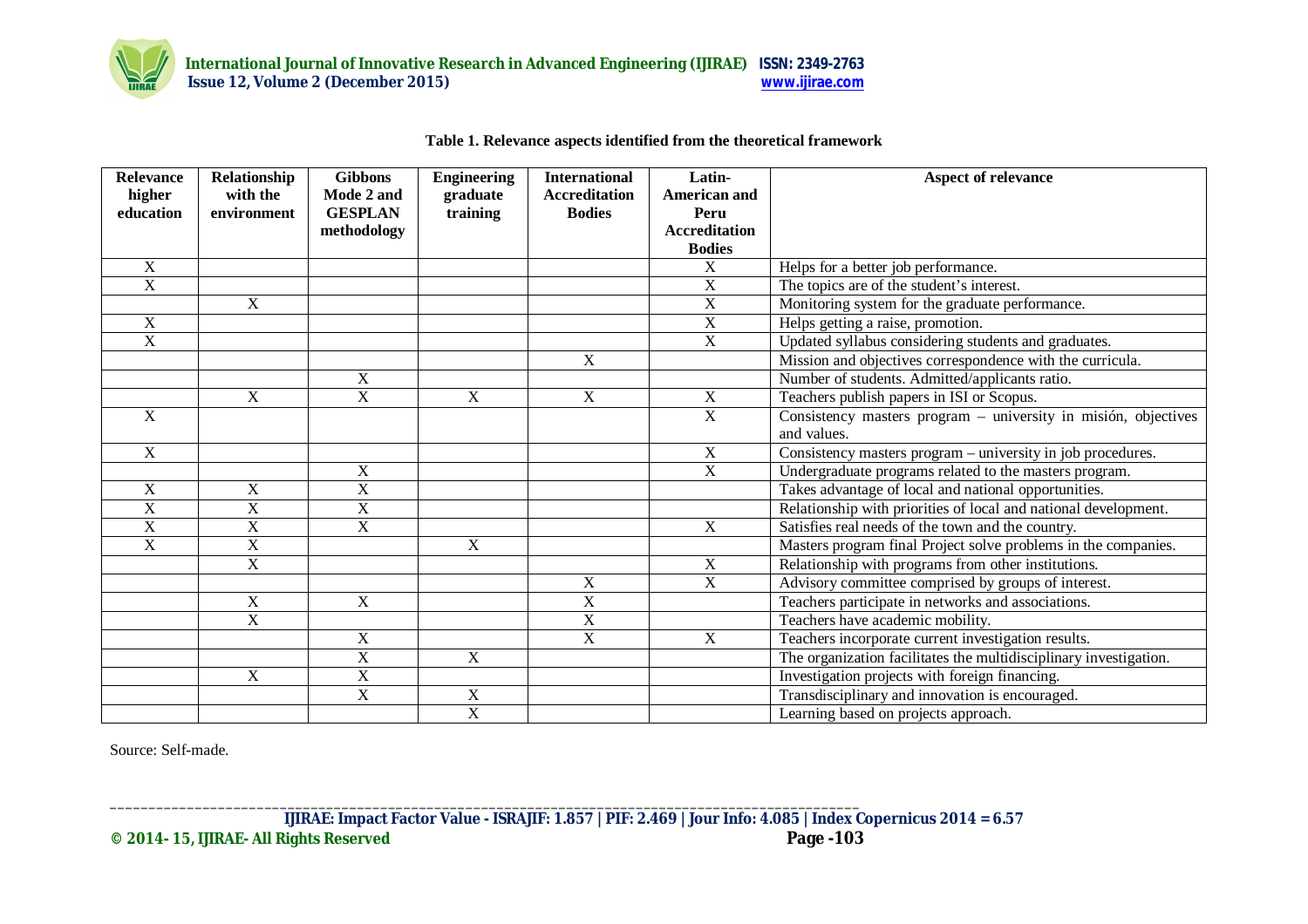## **IV. EVALUATION MODEL OF THE RELEVANCE OF A MASTERS PROGRAM IN ENGINEERING.**

For the design of the model, we have defined the three components showed in Figure 3: a) Principles, characteristics and definitions of the evaluation; b) Content of the evaluation, and c) Methodology of the application.

Figure 3. Evaluation model of the relevance of a master's program in engineering.



#### Source: Self-made

It is an intermediate evaluation because a master's program in progress is assessed. It is a thematic evaluation because it analyzes across an issue: the relevance. It is an external evaluation because it is appropriate that a professional person outside to the masters program performs it. It is a training evaluation because it is the purpose of the learning and a continuous improvement. The characteristics of the model, deriving from the previous framework presented, are: participation, learning, complementation of the sources (primary and secondary), complementation of the approaches (qualitative and quantitative) and simplicity.

The main beneficiaries of a master's program on engineering are students. The model presented can be applied to full time masters program and part-time masters program, professional masters program and research masters program. In the specific case of a part-time masters program, it is considered that students go to the university due to a need for permanent training, mainly because they wish to specialize in a engineering branch to improve their labor performance. They need specialized knowledge to apply what was learned and to innovate in their professional work, as well as having another degree to allow them having a more competitive resume.

Employers, either they finance or not the masters program, also are beneficiaries of these programs, because it impacts them the improvement in the student's job performance. Local and national community is also benefits from it, because it will have more competitive professionals to solve their problems and meet their demands. The university offering the masters program is one of the main stakeholders because through this masters program they are fulfilling part of their mission, not only the teaching part but also the investigation part, integration with their community and contribution to development.

An operational concept is used for the relevance. A masters program of engineering is relevant if the objectives proposed are adapted to the needs of student training, if they adapt to the interests of the university, if it solve problems from the social-economic context, and contribute to the development of their community, inserted always in a production system of global knowledge.

The relevance factors are the ones showed in Figure 1, and the evaluation indicators are presented in the model application item (Table 2). These indicators are derived from the relevance aspects identified from the theoretical framework, and have been validated with experts in the subject. The methodology for the application of the model is commonly used for the evaluation of programs, and has 4 parts: structuring, observation, analysis and judgment.

The model is consistent with the assertions by Olds et al [20], in that what should drive an educational investigation and an assessment should be questions and not the methods. Evaluators should examine what they wish to know choosing the best possible methodology to answer to the questions. We consider two sub processes: "assessment" and "evaluation". The assessment consists in the gathering of information according to indicators and verification sources previously defined, and then people in charge of the evaluation of the program should perform the evaluation, that is to say, the interpretation of that information and the issuance of a judgment on that regard. We assume that soft competences set by the masters program remain valid at the time of the assessment of the relevance. Therefore, the information gathering is not considered to verify if those competences are appropriate or not.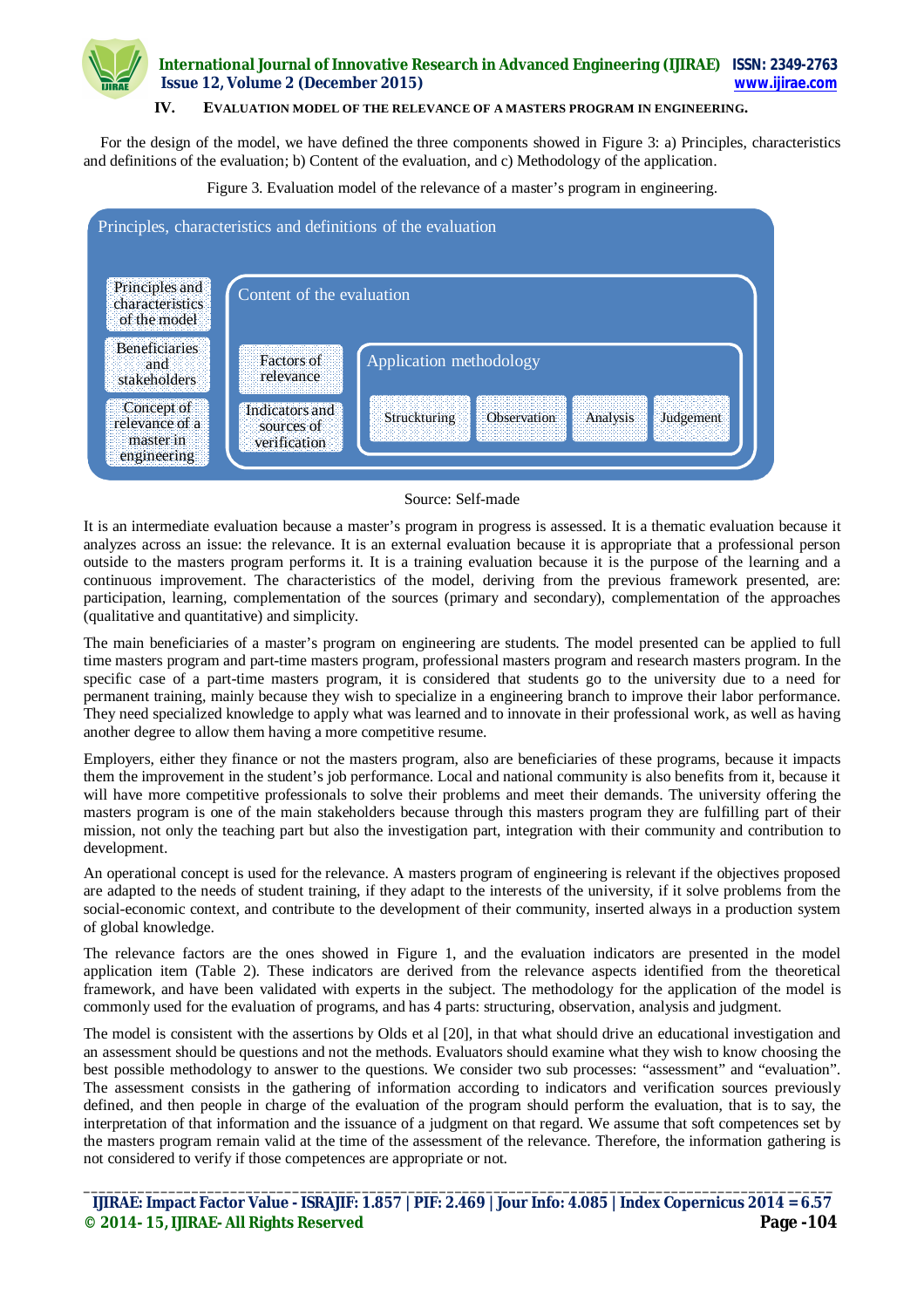

### **V. RESULTS FROM THE APPLICATION OF THE MODEL**

The model was used for assessing the relevance of the Civil Engineering Masters Program with a major in Road Engineering from the University of Piura, Peru. The main objective of the evaluation was to find out if the objectives of the masters program and its processes still adapt to the needs and real interests of the students and stakeholders.

The masters program evaluated aims to "training for the design, construction, and management of portfolios, with basic knowledge in Transportation Engineering". This is a professional type masters program, part-time (Friday and Saturday). It lasts for two years. It began to be dictated in 2003, and it has 25 teachers (15 from the University of Piura, and 10 from foreign universities). Today, it has 5 graduate classes.

We had awareness meetings with the management and the academic Committee of the masters program in which we explained the assessment model. We defined as a target to generate a learning experience for the purpose of continuous improvement and sustainability. The director of the masters program made the commitment and took the leadership in order to take forward this process.

We used the indicators and sources of verification showed in Table 2. The information was collected from primary and secondary sources. The primary sources were surveys and interviews put together from the evaluation indicators. The surveys were applied to the main groups of interests from the masters program: students, teachers, graduates and employers. The interviews were addressed to managers from the masters program and managers from the university: The Dean from the Engineering Faculty, the Vice Dean of Research and Graduate Degree from the Engineering Faculty, the General Manager, and the Rector of the University. The secondary sources were documents and artifacts for master's program management. The reliability of the results we guaranteed by comparing and validating the results obtained for the same indicator from different sources.

The surveys were previously validated by experts from the University of Piura, and tested with a small simple of students, graduates, and employers. After the validation, they were applied between April and June of 2014. We used a Likert scale from 1 to 5, where the value 1 indicated that the surveyed person was "Strongly Disagree" with the affirmation associated to the evaluation indicator, and 5 indicated that the person was "Strongly agree" with that statement.

Because the number of people in each group is low (less tan or closet o 100), we chose a non-probabilistic simple for convenience, that is to say, gather information from the largest possible amount of people. It was correct to do this because the assessment that was sought was the descriptive type.

#### *A. INFORMATION ANALYSIS*

In the case of surveys, we joined the categories "Strongly agree" with "Agree" and "Strongly disagree" with "disagree". Bra graphs were created for each indicator in which we compared the results obtained for the different groups of interest. An example is shown in Figure 4.

Figure 4. M Indicator: The masters program utilizes the local and national opportunities for the benefit of their students and teachers.



Source: Self-made from the survey results.

Then, we considered only the results from the sum up of "Strongly agree" and "Agree" for each indicator, and we compared the different groups of interest. The results are shown in Table 4.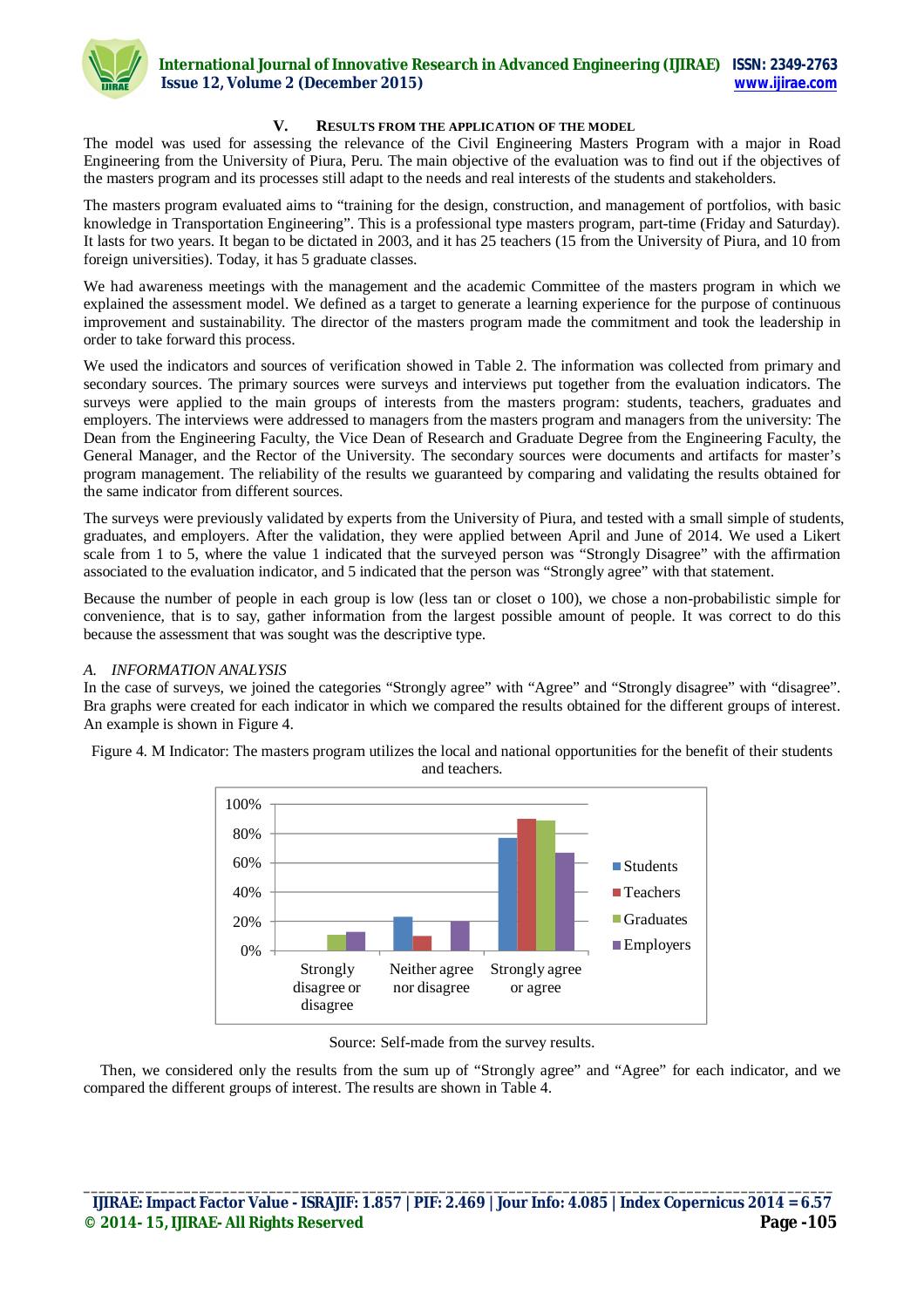

| $\mathbf{N}^{\circ}$<br><b>Relevance</b> |               | <b>Indicator</b>                                                                                                                                    |                | <b>Surveys</b> |              |                          |                                | <b>Interviews</b>      |                         |
|------------------------------------------|---------------|-----------------------------------------------------------------------------------------------------------------------------------------------------|----------------|----------------|--------------|--------------------------|--------------------------------|------------------------|-------------------------|
| factor                                   |               |                                                                                                                                                     | Students       | Teachers       | Graduates    | Employers                | Managers<br>program<br>Masters | University<br>Managers | Documentary<br>analysis |
| Personal                                 | A             | The knowledge obtained in the masters program helped to a better job performance.                                                                   | X              |                | X            | X                        |                                |                        |                         |
| Relevance                                | B             | The topics taught during the masters program are related to the work issues or are of the student's interest.                                       | $\mathbf X$    |                | $\mathbf X$  |                          |                                |                        |                         |
|                                          | $\mathcal{C}$ | There is a tracking system to the graduate's performance.                                                                                           |                |                | X            |                          | $\mathbf X$                    | X                      |                         |
|                                          | D             | Taking the masters program helped improving the job situation of the graduate (getting a wage increase, a raise or<br>obtaining a better job).      |                |                | $\mathbf{X}$ |                          |                                |                        |                         |
|                                          | E             | The syllabus update considers the student's and graduate's opinion.                                                                                 |                | $\mathbf X$    |              |                          |                                |                        |                         |
| Institutional                            | F             | Number of students in the masters program.                                                                                                          |                |                |              |                          | $\mathbf X$                    |                        | $\mathbf{X}$            |
| Relevance                                | G             | Admitted/applicants ratio in the masters program.                                                                                                   |                |                |              |                          | $\mathbf X$                    |                        | $\mathbf X$             |
|                                          | H             | Teachers (full time or part time) have published a paper in ISI, Scopus or Scient Direct using the name of the<br>university in the last two years. |                | X              |              |                          |                                |                        |                         |
|                                          | $\mathbf I$   | The mission and objectives of the program are consistent with the mission, objectives and values of the university.                                 |                |                |              |                          | $\mathbf{X}$                   | $\mathbf{X}$           |                         |
|                                          | $\bf J$       | The master's program management is carried out according to the job policies and procedures of the university.                                      |                |                |              |                          | $\mathbf x$                    | X                      |                         |
|                                          | K             | There is correspondence between the mission and the objectives of the masters program with the curricula.                                           | $\mathbf{x}$   |                | $\mathbf{X}$ |                          | $\mathbf{X}$                   |                        | $\mathbf{X}$            |
|                                          | L             | The university offers undergraduate or specialization programs related to the masters program.                                                      |                |                |              |                          | $\mathbf X$                    |                        |                         |
| Social<br>Relevance                      | M             | The masters program takes advantage of the local and national opportunities for the benefit of their students and<br>teachers.                      | $\mathbf{x}$   | X              | $\mathbf{x}$ | $\mathbf{x}$             | X                              | $\mathbf{X}$           |                         |
|                                          | $\mathbf N$   | The study plan is related to the priorities of local and national development.                                                                      |                |                |              |                          | $\mathbf X$                    | $\mathbf X$            | $\mathbf{X}$            |
|                                          | $\Omega$      | The study plan helps satisfying real needs of the location and the country.                                                                         | X              |                | $\mathbf{X}$ |                          |                                |                        |                         |
|                                          | P             | The end of masters program projects apply or solve problems in the companies.                                                                       |                |                | $\mathbf{X}$ | X                        | $\mathbf X$                    |                        |                         |
|                                          | $\mathbf{O}$  | There are effective relationships with similar programs from other universities, companies, government agencies,<br>NGOs, among others.             |                |                |              |                          | $\mathbf{X}$                   |                        | $\mathbf{X}$            |
|                                          | $\mathbb{R}$  | The masters program has an advisory committee comprised by representatives from the main groups of interest.                                        |                |                |              | X                        | $\mathbf{X}$                   | X                      | $\mathbf{X}$            |
| Global                                   | S             | Teachers participate in scientific or professional networks or associations.                                                                        |                | $\mathbf X$    |              |                          | $\mathbf X$                    | $\mathbf X$            |                         |
| Relevance                                | T             | Teachers have academic mobility.                                                                                                                    |                | $\mathbf X$    |              |                          | $\mathbf X$                    | $\mathbf X$            |                         |
|                                          | $\mathbf{U}$  | Teachers update syllabus incorporating the results from their research or the results from recent investigations in the<br>subject.                 |                | $\mathbf{x}$   |              |                          |                                |                        |                         |
|                                          | V             | The organization of the university eases the multidisciplinary investigation and focused on problems.                                               |                | $\mathbf X$    |              |                          | $\mathbf X$                    | $\mathbf X$            | $\mathbf{X}$            |
|                                          | W             | Teachers participate in research projects with foreign financing (national or international).                                                       |                | $\mathbf X$    |              |                          | $\mathbf X$                    | $\mathbf X$            | $\mathbf x$             |
|                                          | X             | The courses promote the transdisciplinary and the motivation.                                                                                       | X              | $\mathbf X$    | $\mathbf{x}$ |                          | $\mathbf X$                    |                        | $\mathbf{X}$            |
|                                          | Y             | We use a learning approach based on projects.                                                                                                       | $\mathbf x$    | $\mathbf X$    | $\mathbf X$  |                          | $\mathbf X$                    |                        |                         |
|                                          |               | <b>TOTAL</b>                                                                                                                                        | $\overline{7}$ | <b>10</b>      | <b>10</b>    | $\boldsymbol{\varDelta}$ | 17                             | 8                      | 9                       |

# **Table 2. Indicators and verification sources to assess the relevance of engineering masters program**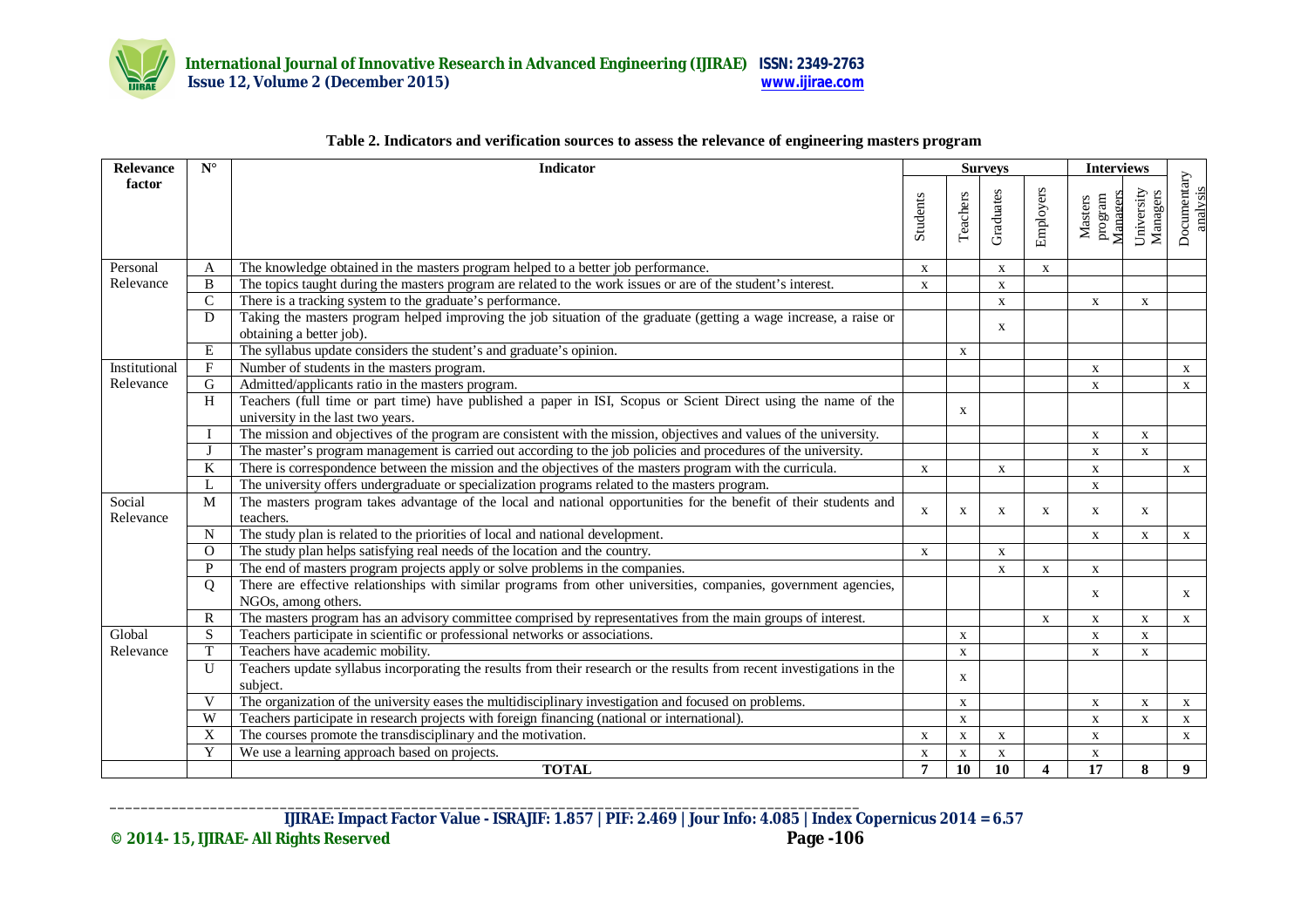

# **Table 4. Survey results from the Masters in Road Engineering – Sum of "Strongly agree" and "Agree".**

| $N^{\circ}$ | <b>Indicator</b>                                                                                                                               | <b>Students</b> | <b>Teachers</b> | <b>Graduates</b> | <b>Employers</b> |
|-------------|------------------------------------------------------------------------------------------------------------------------------------------------|-----------------|-----------------|------------------|------------------|
| A           | The knowledge obtained in the masters program helped to a better job performance.                                                              | 100%            |                 | 94%              | 87%              |
| B           | The topics taught during the masters program are related to the work issues or are of the student's interest.                                  | 97%             |                 | 89%              |                  |
| C.          | There is a tracking system to the graduate's performance.                                                                                      |                 |                 | 36%              |                  |
| D           | Taking the masters program helped improving the job situation of the graduate (getting a wage increase, a raise or<br>obtaining a better job). |                 |                 | 83%              |                  |
| Е           | The syllabus update considers the student's and graduate's opinion.                                                                            |                 | 60%             |                  |                  |
| H           | Teachers (full time or part time) have published a paper in ISI, Scopus or Scient Direct using the name of the                                 |                 | 55%             |                  |                  |
|             | university in the last two years.                                                                                                              |                 |                 |                  |                  |
| K           | There is correspondence between the mission and the objectives of the masters program with the curricula.                                      | 90%             |                 | 92%              |                  |
| M           | The masters program takes advantage of the local and national opportunities for the benefit of their students and                              | 77%             | 90%             | 89%              | 67%              |
|             | teachers.                                                                                                                                      |                 |                 |                  |                  |
| O           | The study plan helps satisfying real needs of the location and the country.                                                                    | 81%             |                 | 72%              |                  |
| P           | The end of masters program projects apply or solve problems in the companies.                                                                  |                 |                 | 33%              | 33%              |
| R           | The masters program has an advisory committee comprised by representatives from the main groups of interest.                                   |                 |                 |                  | 20%              |
| S           | Teachers participate in scientific or professional networks or associations.                                                                   |                 | 95%             |                  |                  |
| T           | Teachers have academic mobility.                                                                                                               |                 | 80%             |                  |                  |
| U           | Teachers update syllabus incorporating the results from their research or the results from recent investigations in the                        |                 | 95%             |                  |                  |
|             | subject.                                                                                                                                       |                 |                 |                  |                  |
| V           | The organization of the university eases the multidisciplinary investigation and focused on problems.                                          |                 | 30%             |                  |                  |
| W           | Teachers participate in research projects with foreign financing (national or international).                                                  |                 | 45%             |                  |                  |
| X           | The courses promote the transdisciplinary and the motivation.                                                                                  | 90%             | 90%             | 83%              |                  |
| Y           | We use a learning approach based on projects.                                                                                                  | 81%             | 90%             | 75%              |                  |

Source: Self-made.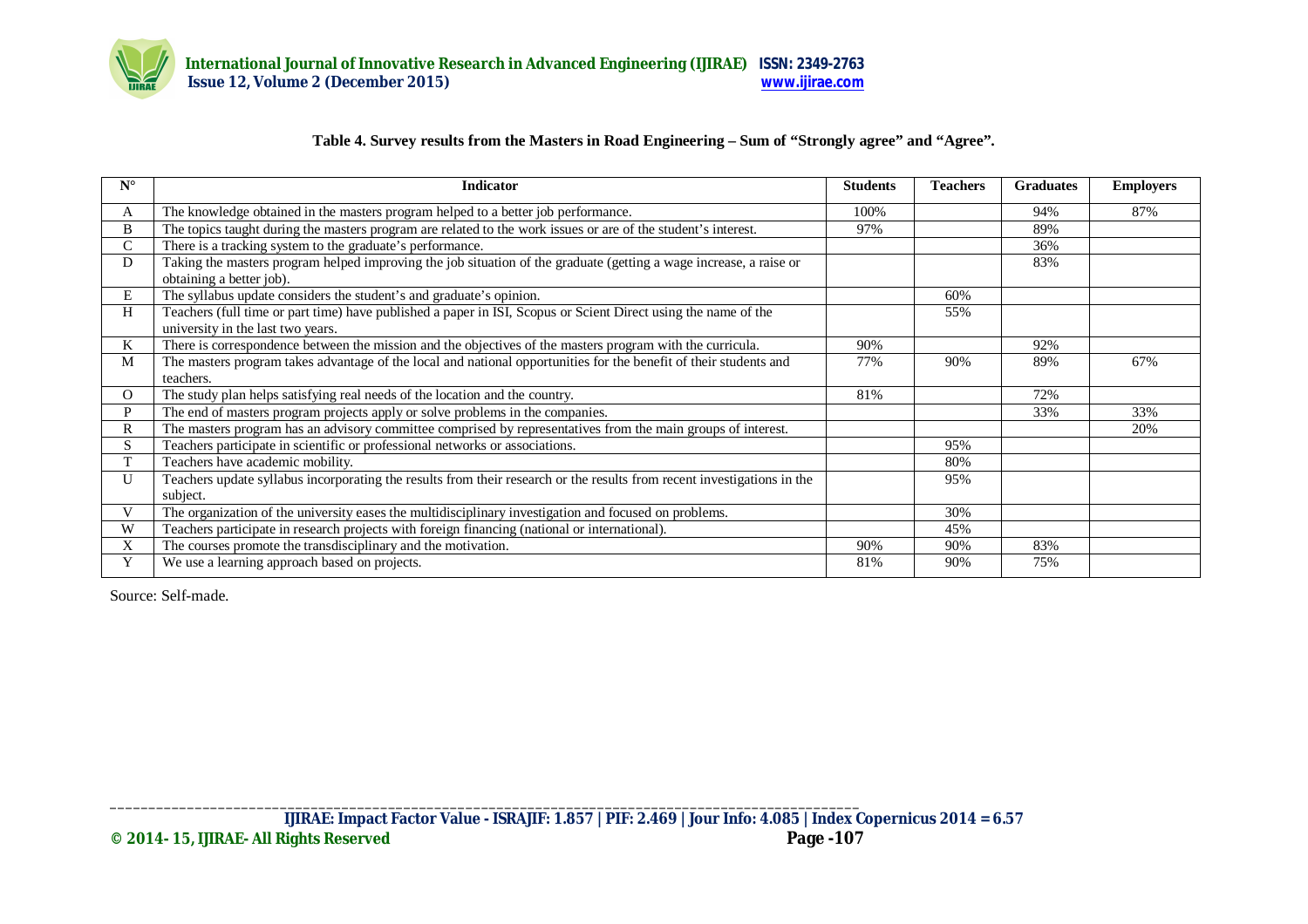

## B. RESULTS FROM THE INTERVIEWS AND DOCUMENT ANALYSIS.

The interviews were semi structured, according to the indicators contained in Table 2. There was a natural resilience to be evaluated. That's why it was important to emphasize the objective of the evaluation: the learning experience and the continuous improvement. Finally, the interviews were performed without inconveniences. The document review was made where appropriate. The mission, objectives and values of the masters program are consistent with the mission, objectives and strategies from the University. A clear example is the inclusion in the curricula the modules: "Individual, Family and Business", showing consistency with the humanistic education and in values the university promotes.

The management of the masters program does develop itself according to the work policies and procedures of the University. However, it does not have a formal system for monitoring the performance of graduates. Although some activities are developed referred to this topic such as: training and updating requirements, job offer needs, awareness of events, courses, job board, the system is not institutionalized neither to university level nor to Faculty level. One of the requirements to be admitted in the program is to have the Bachelor degree or degree in Civil Engineering (equivalent to Roads, Channels and Ports Engineering) and the University of Piura does offer that career. In the specialization programs (diploma courses) related to the masters program, there is the diploma degree in "Management of construction projects".

The masters program does take advantage of the opportunities for local and national development because much part of the construction boom currently Peru is going through is due to the strong public and private investment and is being made on roads, since the infrastructure deficit of the country is very large. According to the document "Agenda Competitiva 2012- 2013" (Competitiveness Agenda), the content of the curricula is related to the orientations of local, regional and national development; and with the trends of existing professional exercise.

The requirement to get the Masters degree is the performing a "thesis", and currently this is a problem. There are only 15% of graduates. The main reason is that the masters program is a professional type, and not a research masters program, and that has not been clear since the beginning. This is why, many "thesis" plans do not meet the requirements of originality, of generating the knowledge nor performing theoretical generalizations and therefore they are rejected. It was not clear if that masters program, because the approach it has should not require a "thesis" but it must require a "end of masters program project", that is to say, a work consisting in submitting a technical solution about a case the participant is facing in its professional life or an investigation applied to meet any need of the region. The masters program has promoted the continuity in the effective relationships with similar programs from other friendly universities in the US, Latin America and Europe, through international weeks (visits), Exchange of professors and the launching of a similar masters program in another country like Ecuador. Also, we keep contact with business and governmental agencies for the enrolment of some of their workers, conducting seminars, job board, among others. Although there is that link with some companies and state entities, the masters program however does not have institutionally an advisory committee comprised by representatives from the main groups of interest.

Teachers from the masters program could be classified in three types: foreign university teachers, national scholars (basically professors from the University of Piura) and national professionals (executives from prestigious companies). It is about having the three types in equal amounts. Teachers do participate in networks or scientific or professional associations, and have academic mobility.The organization of the university does not facilitate the multidisciplinary research and focused on problems. Its organization is based on academic disciplines. This problem is faced by many universities and university systems [21].

There is no institutionalized system for promoting the design and execution of research projects. Currently, there are isolated efforts from some teachers for executing research and innovation projects financed by the "Consejo Nacional de Ciencia, Tecnología e Innovación – CONCYTEC" (National Council of Science, Technology and Innovation), although the research on road engineering (subject of the masters program) is not a national priority according to the document "Estrategia Nacional para el desarrollo de la Ciencia, Tecnología e Innovación de Perú" (National Strategy for the development of science, Technology and Innovation of Peru).

The syllabus is updated according to requirements from students and graduates. Proof of that is that in the version of the masters program dictated in the city of Lima, it is not considered, at the suggestion of students, the topic related to the El Niño phenomenon, a climate phenomenon affecting only the north region of Peru where Piura is located. Other issue is the one referred to the urban transportation. The economic growth has made the city of Piura growing very fast, and that traffic is today a major problem. At the suggestion of students and graduates, we are focusing in Transit and Road Safety techniques and tools.

The masters program, because the professional approach it has, promotes a lot innovation, which it is reinforced with policies from the university and national governmental policies. The weakness is in not institutionally transdisciplinary, and this problem is understood because, as previously said, the university has an organization based on disciplines. Then, the curricula and therefore the syllabus of the courses are organized also according to what the disciplines produce. This framework makes difficult also developing a learning approach based on projects.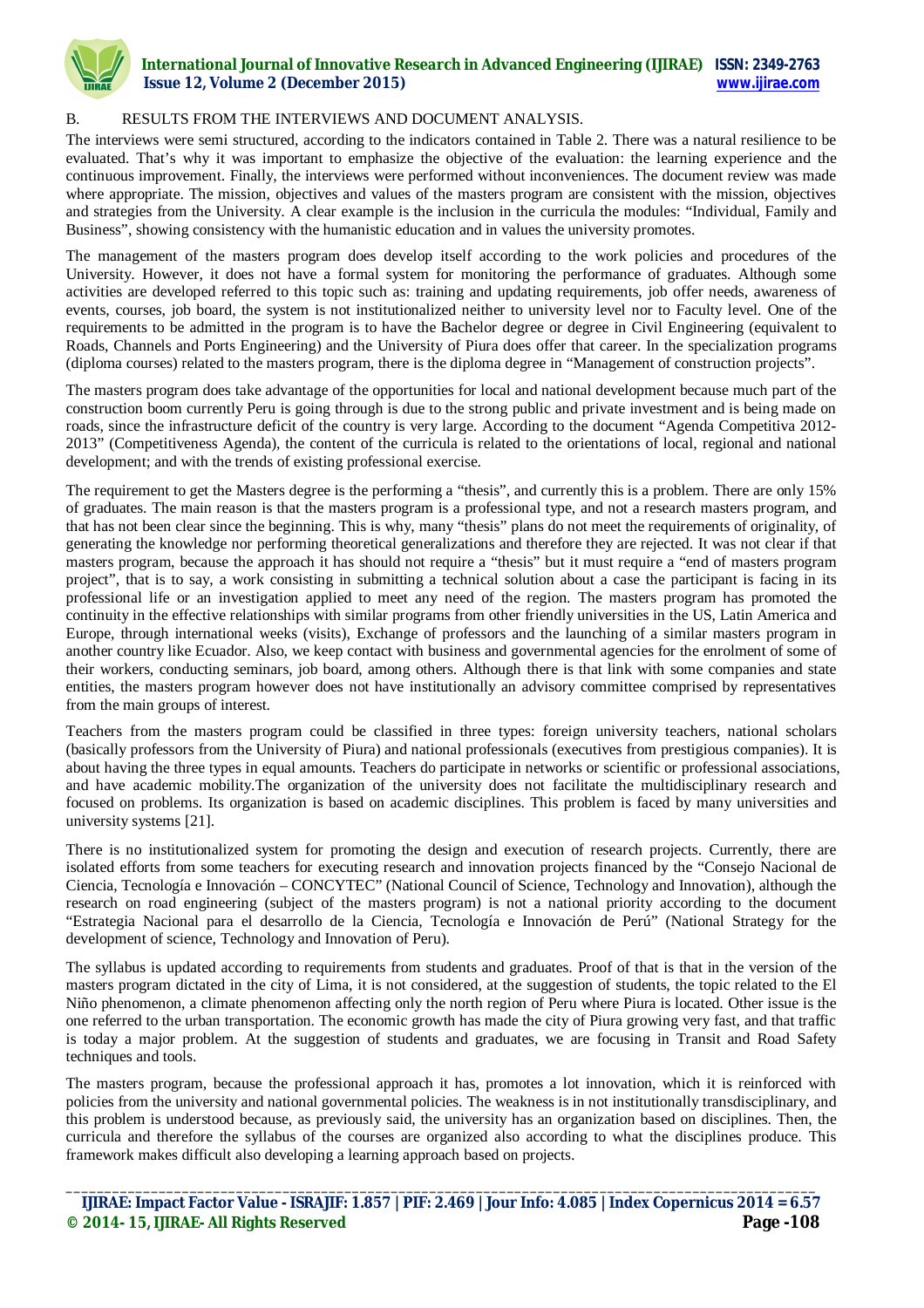

There are some policies or ways of operating from the university that may affect the relevance of the masters program. There is the perception that one of the criteria to decide the launching of a masters program is the necessary inclusion of full time teachers from the university in the teaching staff of the masters program in order to increase the income of those teachers. This would involve forcing the selection of master's program teachers, and not meeting, in some cases, the required profile.

In the document review, we also reviewed the following documents: Annual Masters Program reports, Manual of Organization and Roles, University Idearium, contracts and projects reports of research from national teachers.

## *C. JUDGMENT*

According to the results shown in the previous sections, we can issue the following opinions about the relevance of the masters program.

## 1) Personal Relevance:

The masters program has high personal relevance: helps to improve the job performance of students, topics dictated are of interest for them and when they graduate, the masters program allows them improving their job situation (obtain a better salary). The aspects that need improvement are two: institutionalize a tracking system to the graduate's performance and update the syllabus considering more the opinion from students and graduates.

## 2) Institutional Relevance:

The masters program has high institutional relevance: has met the goals of openings every year, there have always been more applicants than admitted. The mission and objectives of the masters program are consistent with the mission, objectives and values of the University of Piura. The management of the masters program is developed according to the policies and work procedures of the University of Piura, and there is correspondence between the objectives of the masters program and what really is taught. The aspect to improve is the level of scientific production of its teachers, specially the nationals, so that they grant more international visibility to the university.

## 3) Social Relevance:

The masters program has high social relevance. This is mainly due to that Peru is going through sustained economic growth phase, and a boom in the construction sector. The masters program takes this opportunity to have more cases of study and an immediate applicability of knowledge given out. Therefore, it satisfies a local and national need. The aspects to improve are two: the first one is to increase the number of graduates with end of masters program projects to solve problems or meaning the application of a technique of road engineering. The second aspect consists of institutionalizing the participation of different groups of interest (employers, graduates, students, etc.) on the improvement of the management of the masters program with the creation of an Advisory Committee.

## 4) Global Relevance:

The global relevance of the masters program is considered average. Several international standards of quality are met, such as having foreign teachers, teacher mobility, networks or associations to whom teachers belong to, and the updating of syllabus. However, other standards still need to be met, that are very important for the international visibility of the masters program and the University of Piura.

The masters program is professional type, but the investigation continues being important. Currently, teaching and research are considered in the graduate program as two sides of the same coin. In this case of professional mastery, research must be applied, focused on local and national problems but always with international visibility. It is this aspect in which the Masters in Road Engineering still fails. The causes are many, one of them is the same organization of the university, which does not facilitate the multidisciplinary research and focused on problems. This causes that practically there are no research projects with external financing in which teachers of the masters program participate, which at the same time causes to have few publications from teachers in international prestigious indexed magazines.

# **VI. CONCLUSSIONS**

The model allows assessing the level of relevance of the masters program. It is possible to value the degree of satisfaction of the needs and interests from students and from the university that hosts it, as well as the degree of linkage of the masters program with its local/national environment, and with the international system of higher university education.

The model allows using a descriptive judgment on the relevance of the masters program. You may use, for each dimension of the relevance, the categories: low, medium, and high relevance. This assessment is the one that corresponds, because the number of people who are part of each group of interest is low, and the indicators and of qualitative type. The information collected with the surveys is collected with the interviews and the document analysis in order to issue a comprehensive judgment. The important thing is to identify the opportunities of improvement or the weaknesses that is necessary to overcome, and the assessment model orients this process objectively.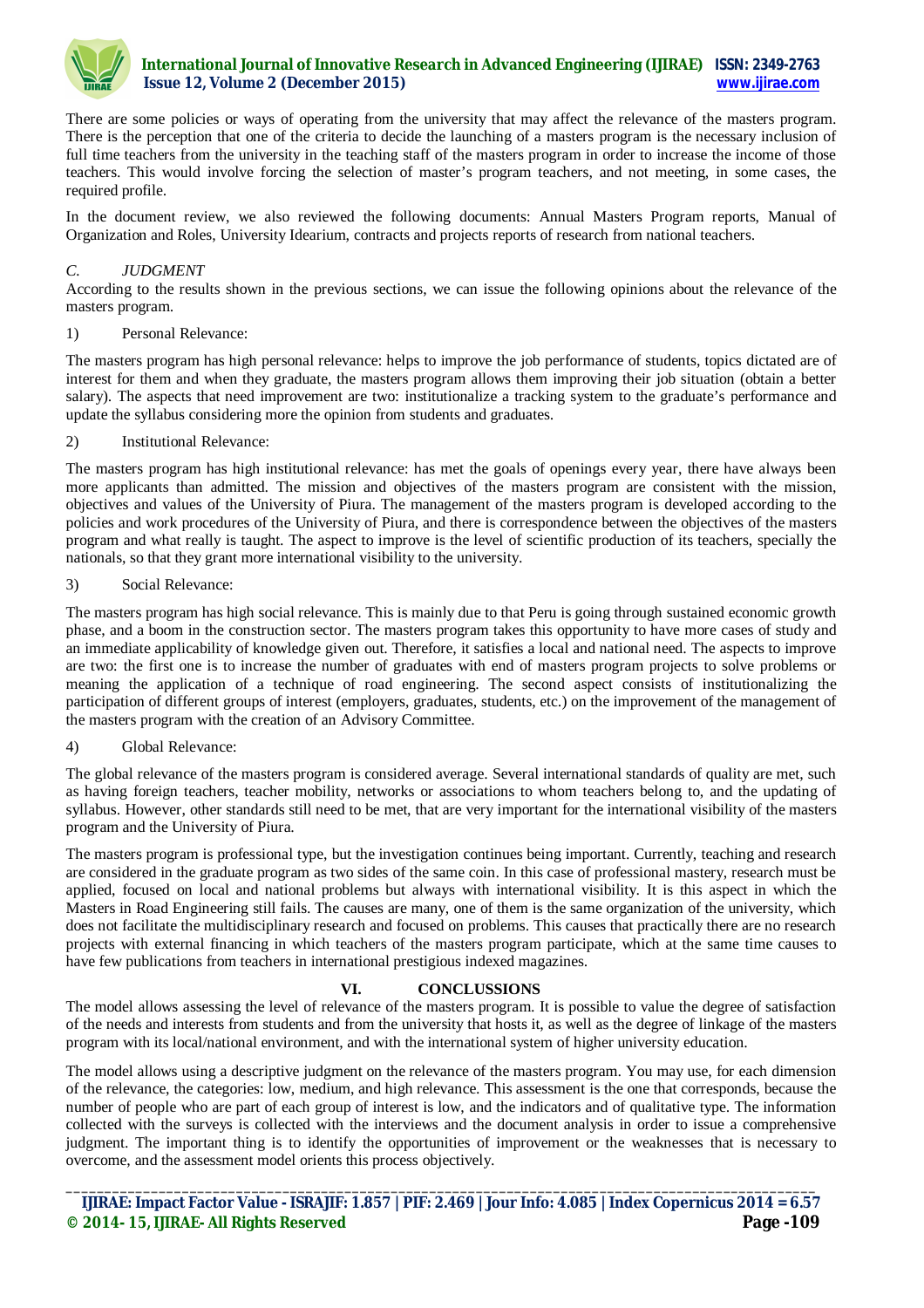

We have had some difficulties such as an initial resilience to the evaluation that was overcome with awareness meetings where we explained the model, as well as the importance and the objectives of the evaluation. Also, initially we obtained a low response rate to the online surveys. To overcome it, we called by pone in order to reiterate them the request of filling up the survey, thanking them in advance for their collaboration.

The quadrant graph to compare the results from the survey to students with the results from the survey to graduates is useful mainly when you have both very high values and very low values, in both cases. When all the values are high or all the values are low, there is no sense in using it because it would be like the entire graph comprises one of the quadrants.

To present the results of the evaluation, it is highly recommended to always follow a diagram of the four dimensions of relevance (presenting the indicators in alphabetic order) to facilitate the analysis and so the conclusions are more compelling.

The masters program evaluated is professional type, part-time, in a non-profit private university and in a socio-economic context of sustained growth but with a lot of needs of professional training from the job and professional market.

The masters program has not have problems in filling their vacancies in all the versions it had. However, the challenge is that the masters program is of quality and sustainability. For that, it needs to be relevant, that is to say, to satisfy the training needs from its students, help the university to meet its mission, inserting it in the global system of knowledge production taking advantage of the opportunities that the local and national environment provides.

Although it is about the assessment of a master's program that already has years running, the conclusions also serve to the Engineering faculty and in general to the University of Piura for the design of new masters programs. There are aspects to improve that depend more on institutional arrangements like the tracking system to the performance of graduates, the creation of advisory committees, incentives for the development of end of masters program projects, the organization of the university so that it facilitates the interdisciplinary research and focused on issues, among others.

#### **REFERENCES**

- [1] Gibbons, M. (1998). "Higher Education Relevance in the 21st Century". *UNESCO World Conference on Higher Education.* Paris.
- [2] Hessels, L., & Van Lente, H. (2008). Re-thinking new knowledge production: A literature review and a research agenda. Research Policy(37), 740 - 760.
- [3] European Comission. (1999). Evaluating socio-economics programmes, Glosary of 300 concepts and technical terms-Means Collection. Luxembourg: Office for official publications of the European Communities.
- [4] Loyalka, P., Carnoy, M., Froumin, I., Dossani, R., Tilak, J., & Yang, P. (2014). Factors affecting the quality of engineering education in the four largest emerging economies. Higher Education, 68(6), 977-1004.
- [5] Berry, C., & Taylor, J. (2014). Internationalisation in higher education in Latin America: policies and practice in Colombia and Mexico. Higher Education, 67, 585-601.
- [6] Chavarro, D., Tang, P., & Rafols, I. (2014). Interdisciplinarity and research on local issues: evidence from a developing country. Research Evaluation, 23(3), 195-209.
- [7] Kretz, A., & Sa, C. (2013). Third Stream, Fourth Mission: Perspectives on University Engagement with Economic Relevance. Higher Education Policy, 26, 497-506.
- [8] Yang, C. (2014). Taiwan education at the crossroad: when globalization meets localization. Higher Education, 68, 329-331.
- [9] Marginson, S., & Rhoades, G. (2002). Beyond national states, markets, and systems of higher education: A glonacal agency heuristic. Higher Education, 43(3), 281-309.
- [10] Yang, R. (2000). Tensions between the global and the local: A comparative illustration of the reorganisation of China's higher education in the 1950s and 1990s. Higher Education, 39(3), 319-337.
- [11] Altbach, P. (2013). Advancing the national and global knowledge economy: the role of research universities in developing countries. Studies in Higher Education, 38, 316-330.
- [12] Peters, D., & Daly, S. (2013). Returning to Graduate School: Expectations of Success, Values of the Degree, and Managing the Costs. Journal of Engineering Education, 102, 244-268.
- [13] Cai, Y. (2013). Graduate employability: a conceptual framework for understanding employers' perceptions. Higher Education, 65, 457-469.
- [14] Cho, Y., & Palmer, J. (2013). Stakeholders' views of South Korea's higher education internationalization policy. Higher Education, 65, 291-308.
- [15] Etzkowitz, H., Webster, A., Gebhardt, C., & Cantisano Terra, B. R. (2000). The future of the university and the university of the future: evolution of ivory tower to entrepreneurial paradigm. Research Policy, 29, 313-330.
- [16] Bosi, F., Mazzocchi, E., Jatro, I., Dal Corso, F., Piccolroaz, A., Deseri, L., et al. (2013). A Collaborative Project Between Industry and Academia to Enhance Engineering Education at Graduate and PhD Level in Ceramic Technology. International Journal of Engineering Education, 29(6), 1362-1370.

**\_\_\_\_\_\_\_\_\_\_\_\_\_\_\_\_\_\_\_\_\_\_\_\_\_\_\_\_\_\_\_\_\_\_\_\_\_\_\_\_\_\_\_\_\_\_\_\_\_\_\_\_\_\_\_\_\_\_\_\_\_\_\_\_\_\_\_\_\_\_\_\_\_\_\_\_\_\_\_\_\_\_\_\_\_\_\_\_\_\_\_\_\_\_\_\_\_ IJIRAE: Impact Factor Value - ISRAJIF: 1.857 | PIF: 2.469 | Jour Info: 4.085 | Index Copernicus 2014 = 6.57 © 2014- 15, IJIRAE- All Rights Reserved Page -110**